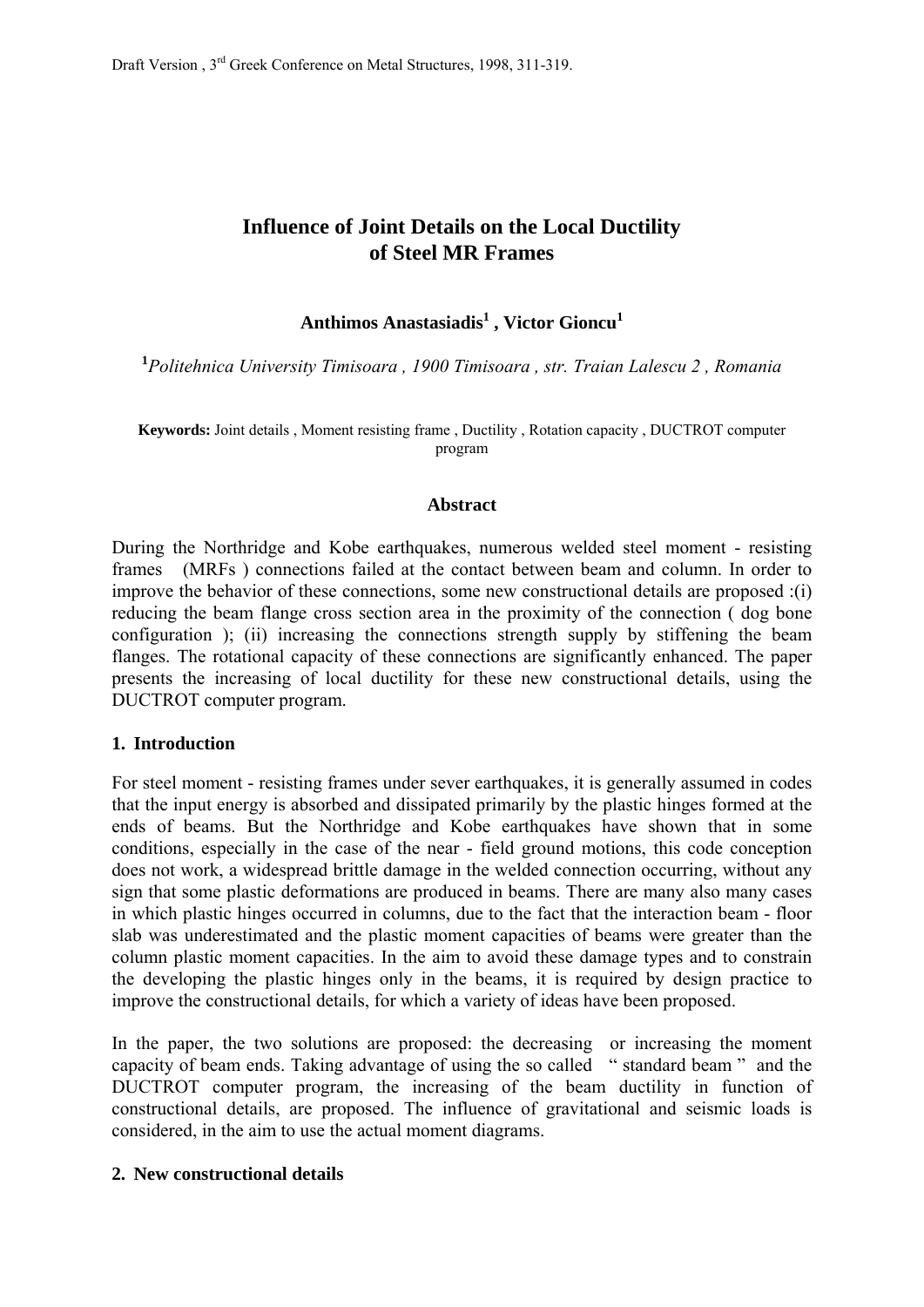Since after Northridge and Kobe the reliability of the welded connections has long been questioned, it arises the idea that is better to move the plastic hinge away from the column surface, in the field were the welding does not determinate the node ductility. There two ways to obtain this purposes:

(i) **Weakening** the specific beam section near to connection by trimming the beam flanges . The idea was developed in principle in the 80's by Plumier [1] and was patented by ARBED . This solution is known also as the " dog bone " configuration [2] . The weakening can be obtained by drilled holes, poligonal cuts, with constant reduced section, curved cut with variable section, or adjusted cuts, with variable reduced section in function of the shape bending moment [3],[4],[5],[6]. Due to fact that the last one seams to be the more adequate for developing of the large plastic hinge, it will developed in the paper (Fig.1a).

 (ii) **Strengthening** the specific beam near to connection by adding covering plates, lateral reinforcement plates, vertical ribs [3],[6]. These solutions move the plastic hinge away from the column face , but usually increase the amount of field welding, and may lead to very difficult welding procedures in vertical or over - head position . In the paper the solution with vertical ribs is analysed ( Fig.1b ).

Considering the column - beam relation, there are two MR frame types :

 (i) Weak beam - strong column (WB-SC), for which the plastic hinges are formed only in the beam ends and at column bases; (ii) strong beam - weak column (SB-WC), which develop a plastic mechanism only in the weakest storey, the plastic hinges being concentrated at the column ends . The modern conceptions of codes considers that only the WB-SC solution can offer a good ductility. That means that the moment capacity of columns must be greater than the one corresponding to the beams . But the beam moment capacity depends on the interaction of steel beam with the reinforced concrete floor, interaction which is very difficult to be quantified . Due to this fact, in many cases, the condition of global mechanism is not satisfied, plastic hinges occurring also in columns . In the aim to prevent an uncontrolled behavior , some constructional details are proposed: interruption of connectors or reinforced concrete plate in the field of plastic hinges(Fig. 2)

### **3. Rotation Capacity**

The modern design philosophy is based on the objective to provide structures with sufficient ductility. So, the available local ductility, determined at the level of plastic hinges must be greater than the required ductility, obtained from the full structure behavior, activated by a specific earthquake. For this purpose, a methodology is determined in [7], based on the plastic rotation capacity of a standard beam, determined by the positions in actual structure of the plastic hinges and the inflection points ( Fig.3a ). The rotation capacity, R, is given by (Fig.3b ):

$$
R = \frac{\theta_{p}}{\theta_{p}} = \frac{\theta_{r}}{\theta_{p}} - I
$$
 (1)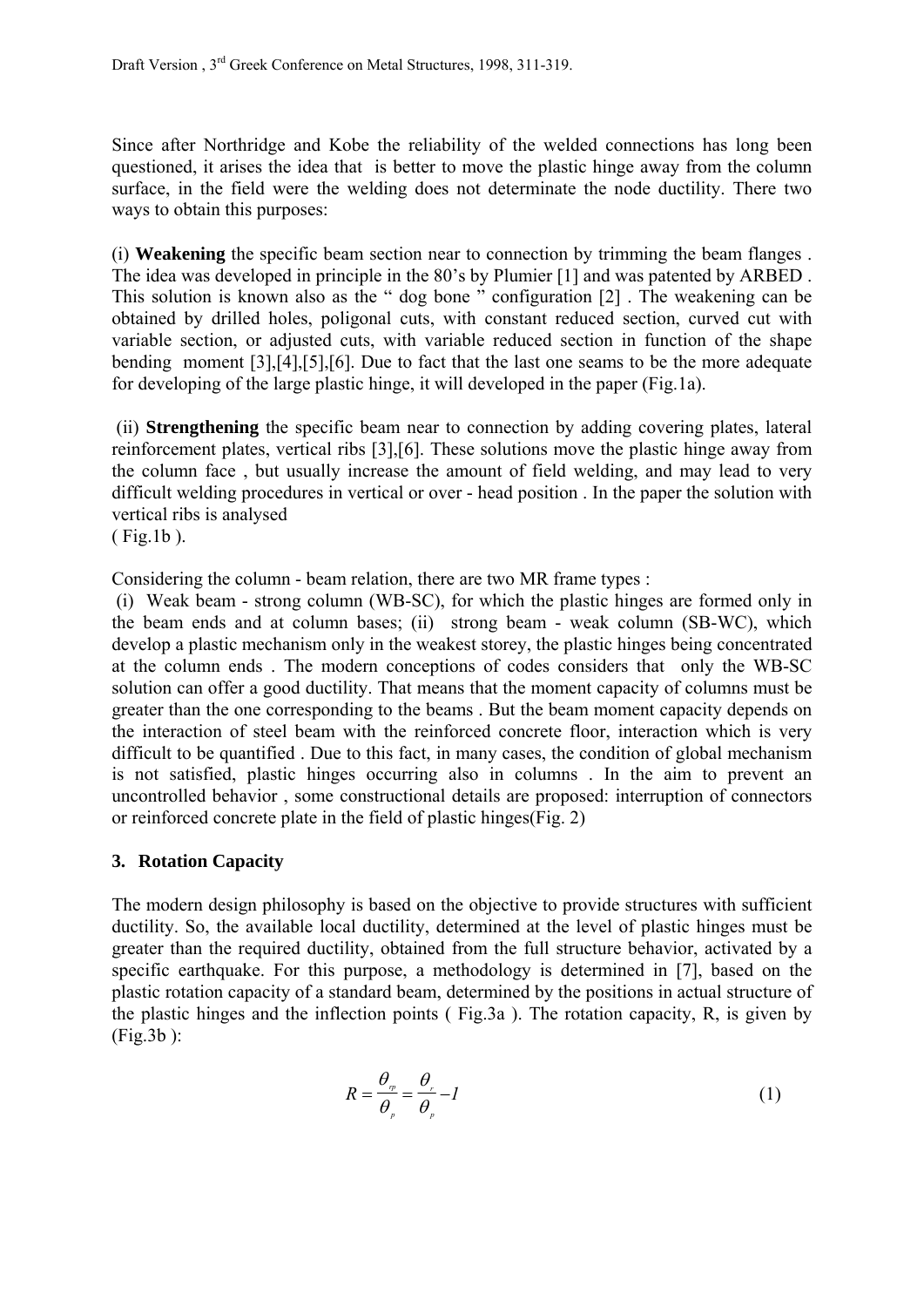Draft Version , 3rd Greek Conference on Metal Structures, 1998, 311-319.

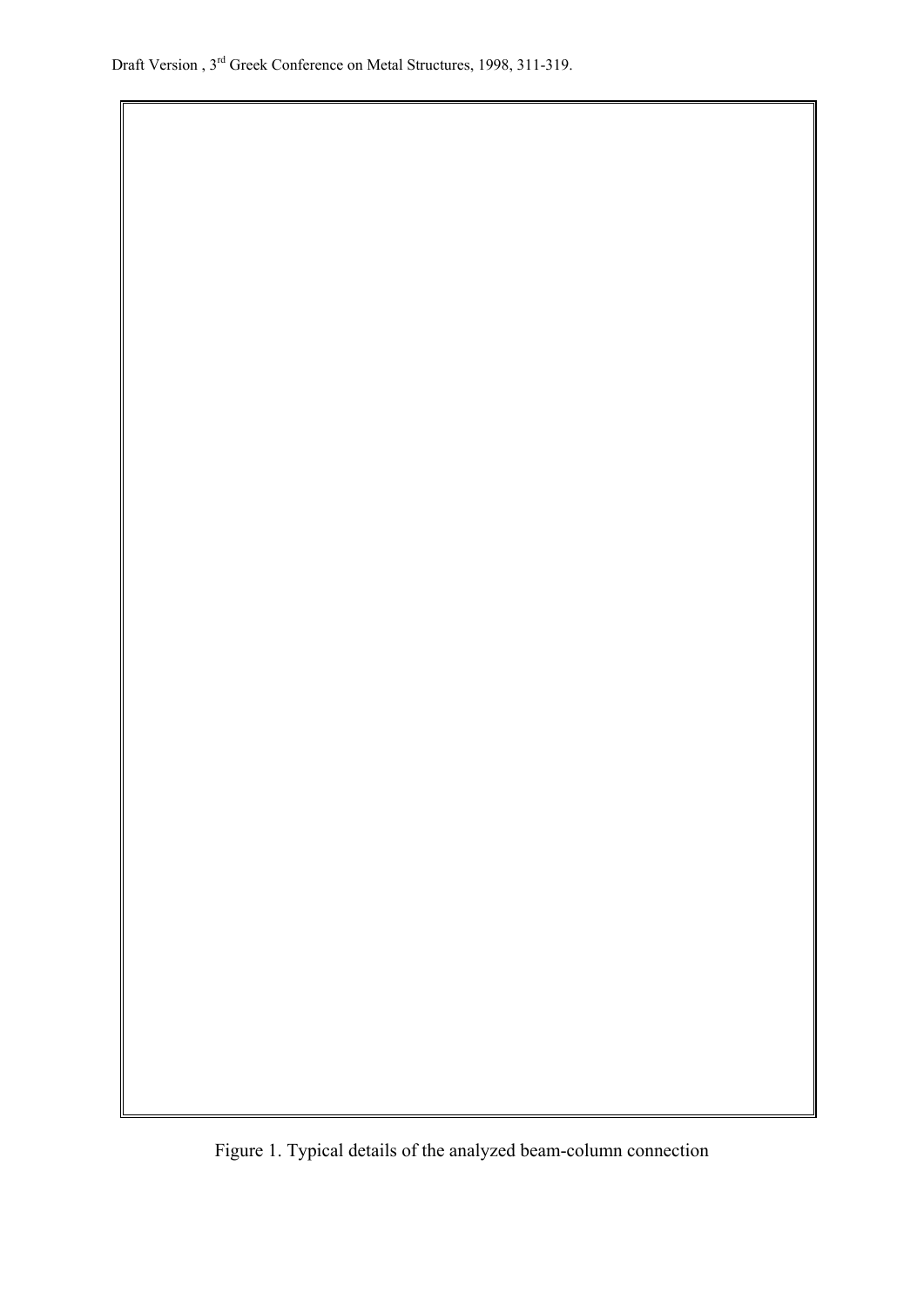Figure 2. Typical details for beam-floor connections

where  $\theta_{rp}$  is the ultimate plastic rotation,  $\theta_p$ , the rotation corresponding to the first plastic hinge , *θr*, the total ultimate rotation . The rotation capacity is determined using a plastic mechanism formed by plastic zones and yield lines . A computer program DUCTROT has been elaborated at INCERC Timisoara [8] for determination of the ductility of local mechanism. The available rotation capacity is determined from the relation [7] :

$$
R_{av} = \frac{r_s r_N}{\gamma_m} R \tag{2}
$$



$$
\frac{1}{\sqrt{2}}\left(\frac{1}{\sqrt{2}}\right)^{2}=\frac{1}{\sqrt{2}}\left(\frac{1}{\sqrt{2}}\right)^{2}=\frac{1}{\sqrt{2}}\left(\frac{1}{\sqrt{2}}\right)^{2}=\frac{1}{\sqrt{2}}\left(\frac{1}{\sqrt{2}}\right)^{2}=\frac{1}{\sqrt{2}}\left(\frac{1}{\sqrt{2}}\right)^{2}=\frac{1}{\sqrt{2}}\left(\frac{1}{\sqrt{2}}\right)^{2}=\frac{1}{\sqrt{2}}\left(\frac{1}{\sqrt{2}}\right)^{2}=\frac{1}{\sqrt{2}}\left(\frac{1}{\sqrt{2}}\right)^{2}=\frac{1}{\sqrt{2}}\left(\frac{1}{\sqrt{2}}\right)^{2}=\frac{1}{\sqrt{2}}\left(\frac{1}{\sqrt{2}}\right)^{2}=\frac{1}{\sqrt{2}}\left(\frac{1}{\sqrt{2}}\right)^{2}=\frac{1}{\sqrt{2}}\left(\frac{1}{\sqrt{2}}\right)^{2}=\frac{1}{\sqrt{2}}\left(\frac{1}{\sqrt{2}}\right)^{2}=\frac{1}{\sqrt{2}}\left(\frac{1}{\sqrt{2}}\right)^{2}=\frac{1}{\sqrt{2}}\left(\frac{1}{\sqrt{2}}\right)^{2}=\frac{1}{\sqrt{2}}\left(\frac{1}{\sqrt{2}}\right)^{2}=\frac{1}{\sqrt{2}}\left(\frac{1}{\sqrt{2}}\right)^{2}=\frac{1}{\sqrt{2}}\left(\frac{1}{\sqrt{2}}\right)^{2}=\frac{1}{\sqrt{2}}\left(\frac{1}{\sqrt{2}}\right)^{2}=\frac{1}{\sqrt{2}}\left(\frac{1}{\sqrt{2}}\right)^{2}=\frac{1}{\sqrt{2}}\left(\frac{1}{\sqrt{2}}\right)^{2}=\frac{1}{\sqrt{2}}\left(\frac{1}{\sqrt{2}}\right)^{2}=\frac{1}{\sqrt{2}}\left(\frac{1}{\sqrt{2}}\right)^{2}=\frac{1}{\sqrt{2}}\left(\frac{1}{\sqrt{2}}\right)^{2}=\frac{1}{\sqrt{2}}\left(\frac{1}{\sqrt{2}}\right)^{2}=\frac{1}{\sqrt{2}}\left(\frac{1}{\sqrt{2}}\right)^{2}=\frac{1}{\sqrt{2}}\left(\frac{1}{\sqrt{2}}\right)^{2}=\frac{1
$$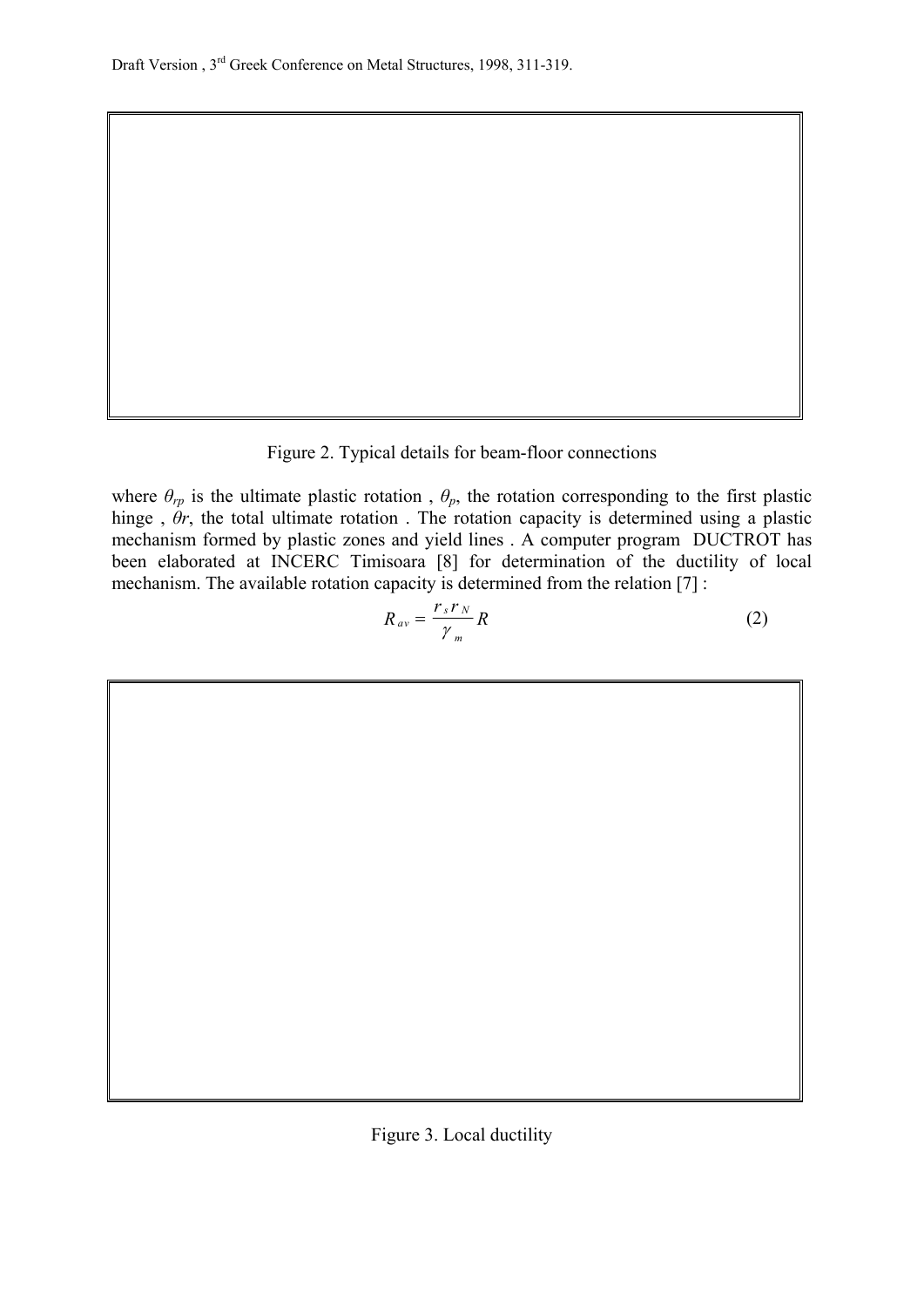where  $r_s$ ,  $r_N$ , are numerical coefficients introducing the effect of cyclic loading and axial forces, respectively  $\gamma_m$  is the partial safety factor to allow for the same time uncertainties in the determining the available rotation capacity ; a value of  $\gamma_m = 1.5$  is proposed.

#### **4. Ductility of reduced - beam section**

The moving of the plastic hinge away from the column flange is performed by choosing adequate dimensions for reduced section . The main geometrical parameters are presented in Fig.1 . The distance from the column of reduced section is selected in aim to avoid the deterioration of material properties at the heat - affected zone. The distance recommended in the literature [4] is sized between 50 - 120 mm . The transition lengths are chosen to avoid the stress concentrations . The length of reduced section is determined in a manner to allow the occurring of a single plastic hinge . Too short length impedes the formation of a large dissipate plastic hinge, while too long length may allows occurring of two plastic hinges producing an unexpected local beam mechanism . The length of the plastic mechanism is determined in [7] as being :

$$
L_m = 0.6 \left(\frac{t_f}{t_w}\right)^{3/4} \left(\frac{d}{b}\right)^{1/4} 2b \ge \frac{d}{2} \tag{3}
$$

For the variable reduced cross-section, a medium b value may be used . The reduction of cross-section from the moment diagram, in which the both seismic and gravitational loads must be included

The decreasing of moment capacity with 5 - 10% is proposed in the aim to ensure that yield occurs in the reduced section[4] . So the reduced plastic moment capacity for the two ends,  $M<sub>p.red.1</sub>, M<sub>p.red.2</sub>, are:$ 

$$
M_{p.read,1,2} = (0,90...0,95)Mp \left[ \left( \frac{2L_{i,t}}{L} - 1 \right) + \frac{1}{2\alpha} \frac{L_{i,t}}{L} \left( 1 - \frac{L_{i,t}}{L} \right) \right]
$$
(4)

where: *L* is the beam length,  $M_p$ , the unreduced plastic moment of beam,  $\alpha = M_p / qL^2$ , q the vertical gravitational loads . The value is limited to 0,25 because for smaller values, the maximum moment occurs away from the column face . The reduced moments, in function of gravitational loads are presented in (Fig.4). The increasing of rotation capacity, *R*, due to the plastic moment or width reductions is presented in Fig.5,6 . The increasing is very important, being about 55% . The importance of considering the gravitational loads results from the Fig.7, the effect being the decreasing of rotational capacity. Neglecting of this effect can be lead to choose incorrect geometrical parameters and, of course, to under estimate the rotation capacity of beam.

The importance of considering the gravitational loads results from the Fig.7, the effect being the decreasing of rotational capacity. Neglecting of this effect can be lead to choose incorrect geometrical parameters and, of course, to under estimate the rotation capacity of beam. In the same time the increasing of gravitational loads produces a reducing of rotation capacity (Fig.8). One can see that the rotation capacity is decreased of about 25% in case of high vertical loads, Mp / ql<sup>2</sup>= 0,25 - 0,30, as compared with low vertical loads, Mp / qL<sup>2</sup> = 0,60 -0,80 .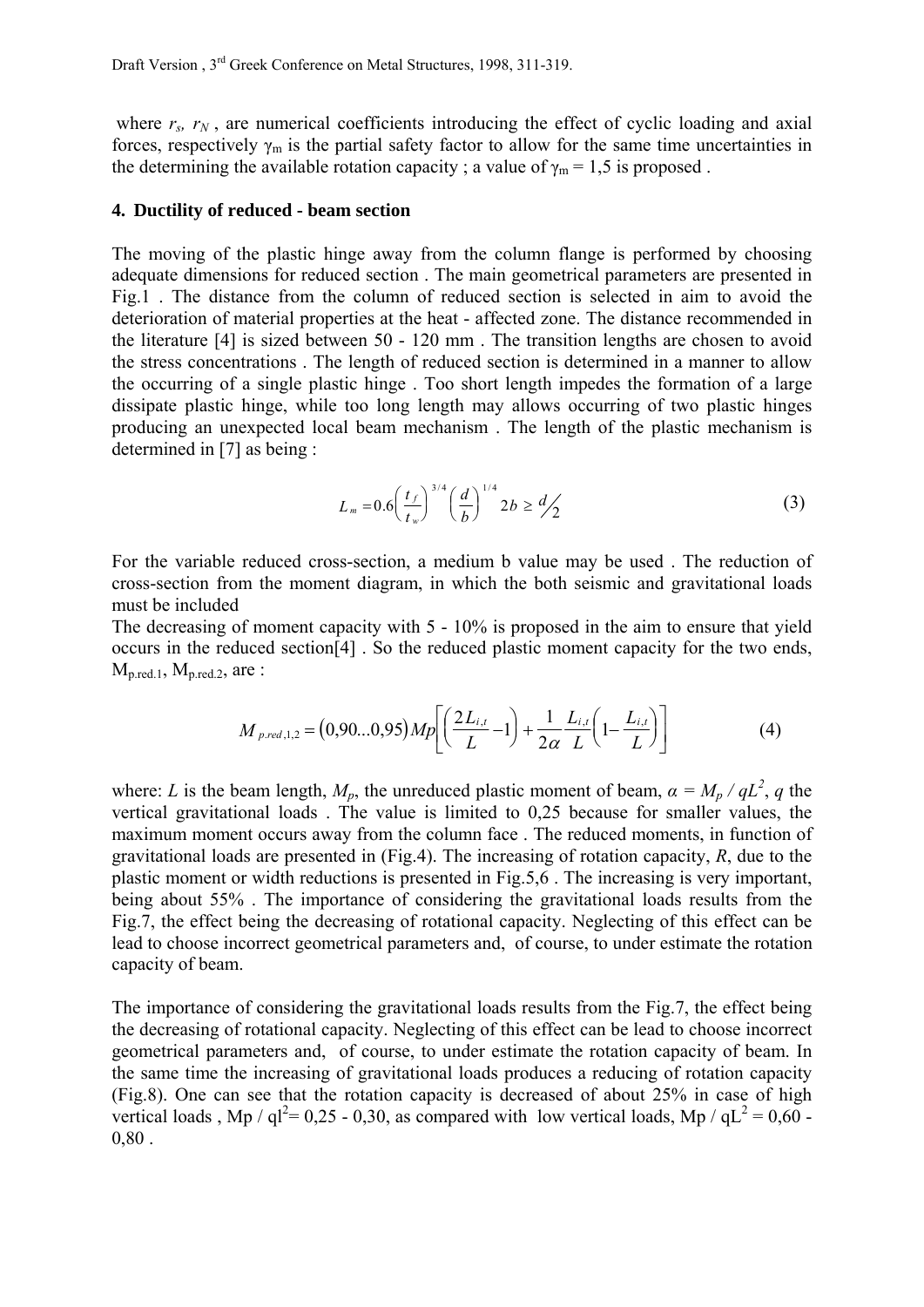

Figure 4. Reduced plastic moments



Figure 5. Increasing of rotation capacity



Figure 6. Influence of geometrical parameters and gravitational loads on rotation capacity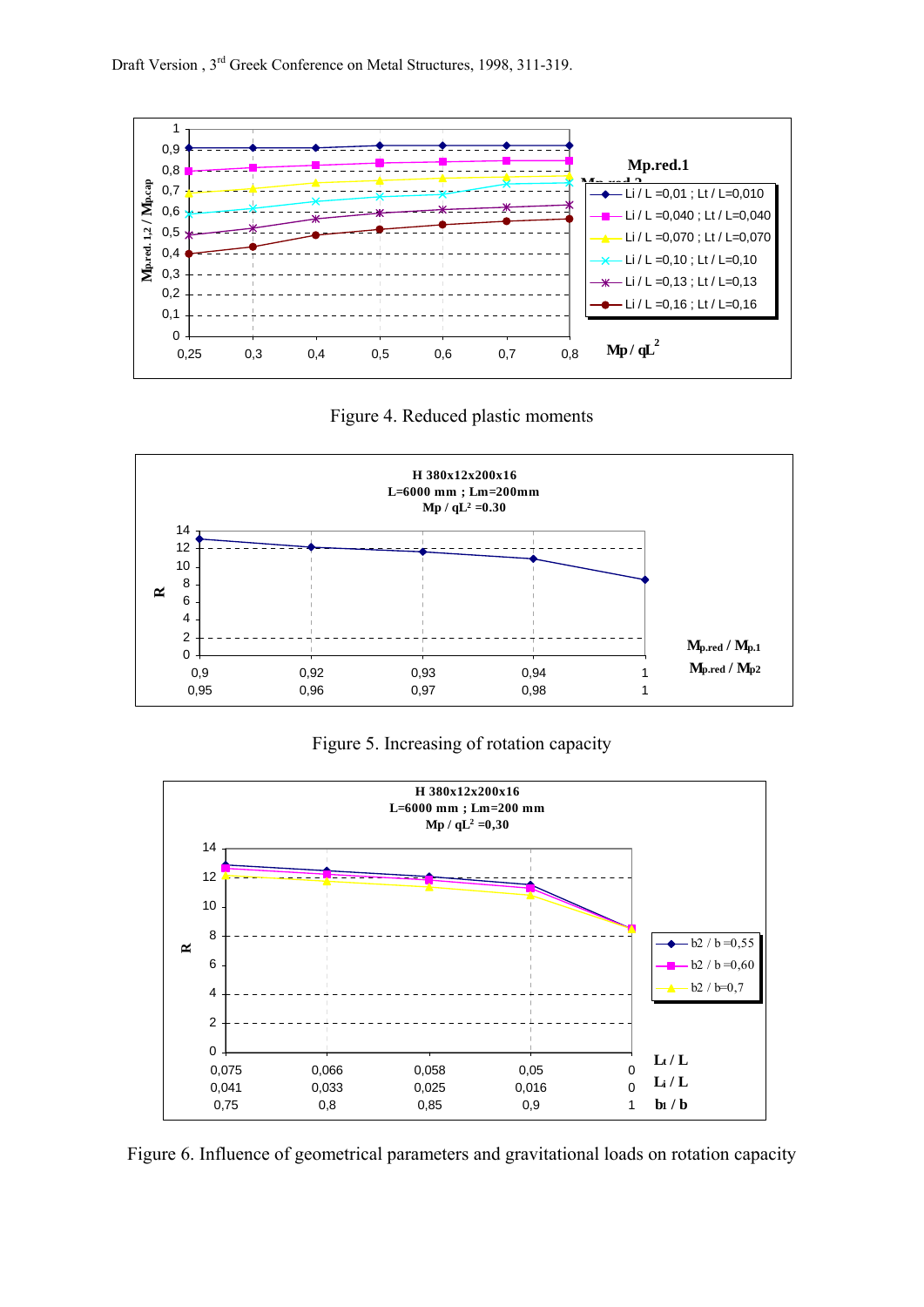

Figure 7. Influence of loading system on rotation capacity



Figure 8. Influence of gravitational loads

#### **5. Ductility of strengthened beam section**

The dimensions of strengthened beam are presented in Fig.1b. For this section the plastic hinge occurs at the distance of  $d/3$  from the edge of reinforced connection [6]. For determining the required strengthened section, it is recommended to consider different strain hardening effects for beam and strengthened sections. The over strength of reinforced beam can be of order 20-30% [7], while for the strengthened section may be only 5-10%. So, the plastic moment capacity of strengthened section must be: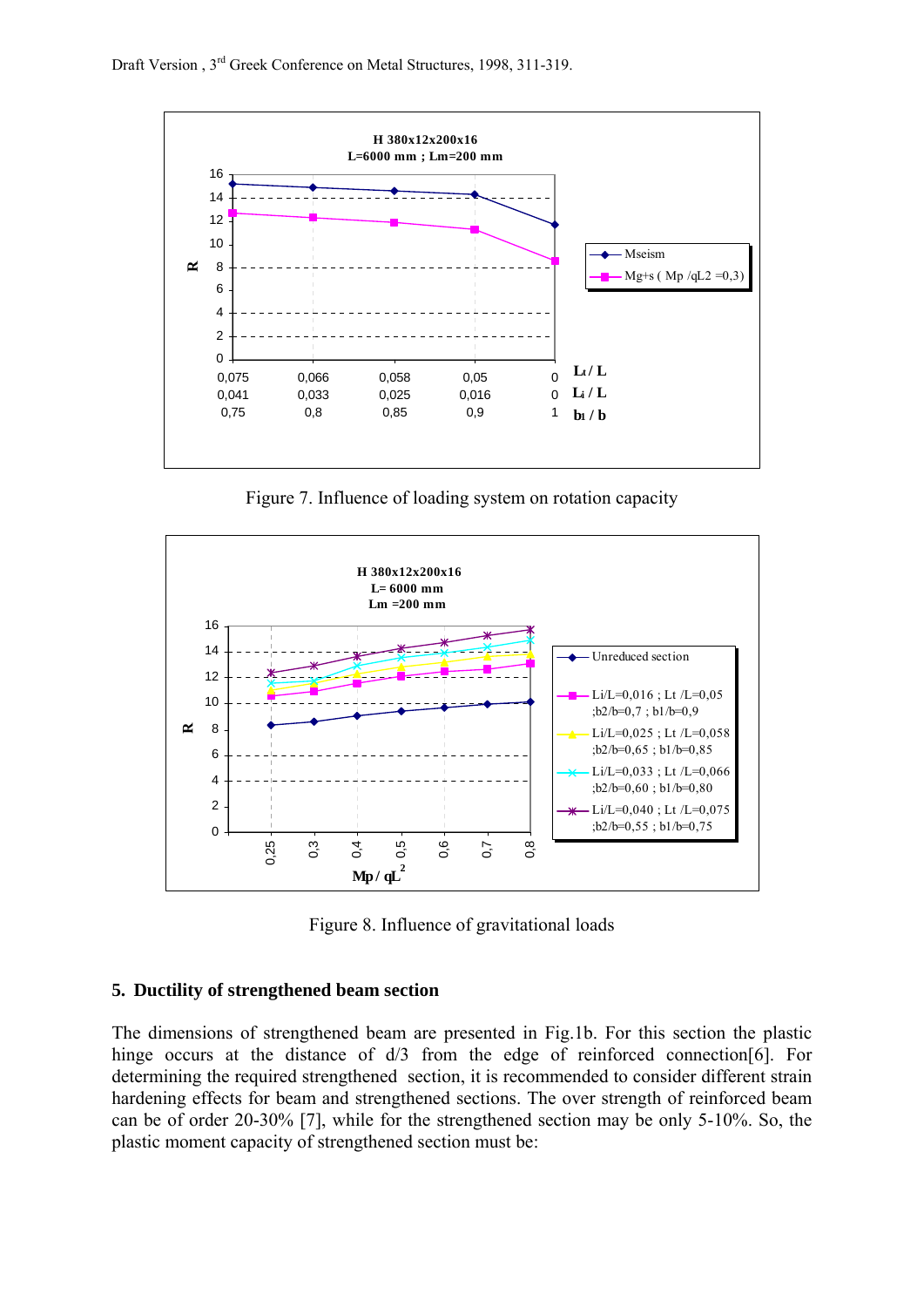Draft Version , 3rd Greek Conference on Metal Structures, 1998, 311-319.

$$
M_{p,str} = \frac{M_p}{s} \left[ \frac{1}{\left(2\frac{L_p}{L} - 1\right) + \frac{L_p}{2aL} \left(1 - \frac{L_p}{L}\right)} \right]
$$
(5)

where the coefficient s considers the effect of strain hardening. It is recommended that s =0,75-0,65. The influence of this coefficient is presented in (Fig.9).



Figure 9. Effect of stain hardening

It is very clearly that the effect is to increase the required strengthening . The influence of ribs length and plastic hinges position on the rotation capacity is presented in Fig.10. One can see that the increasing of distance between column face and plastic hinges give rise to an increasing of rotation capacity of order 8%. The influence of gravitational forces on the rotation capacity is presented in Fig.11, for different rib lengths.



Figure 10. Influence of rib length on rotation capacity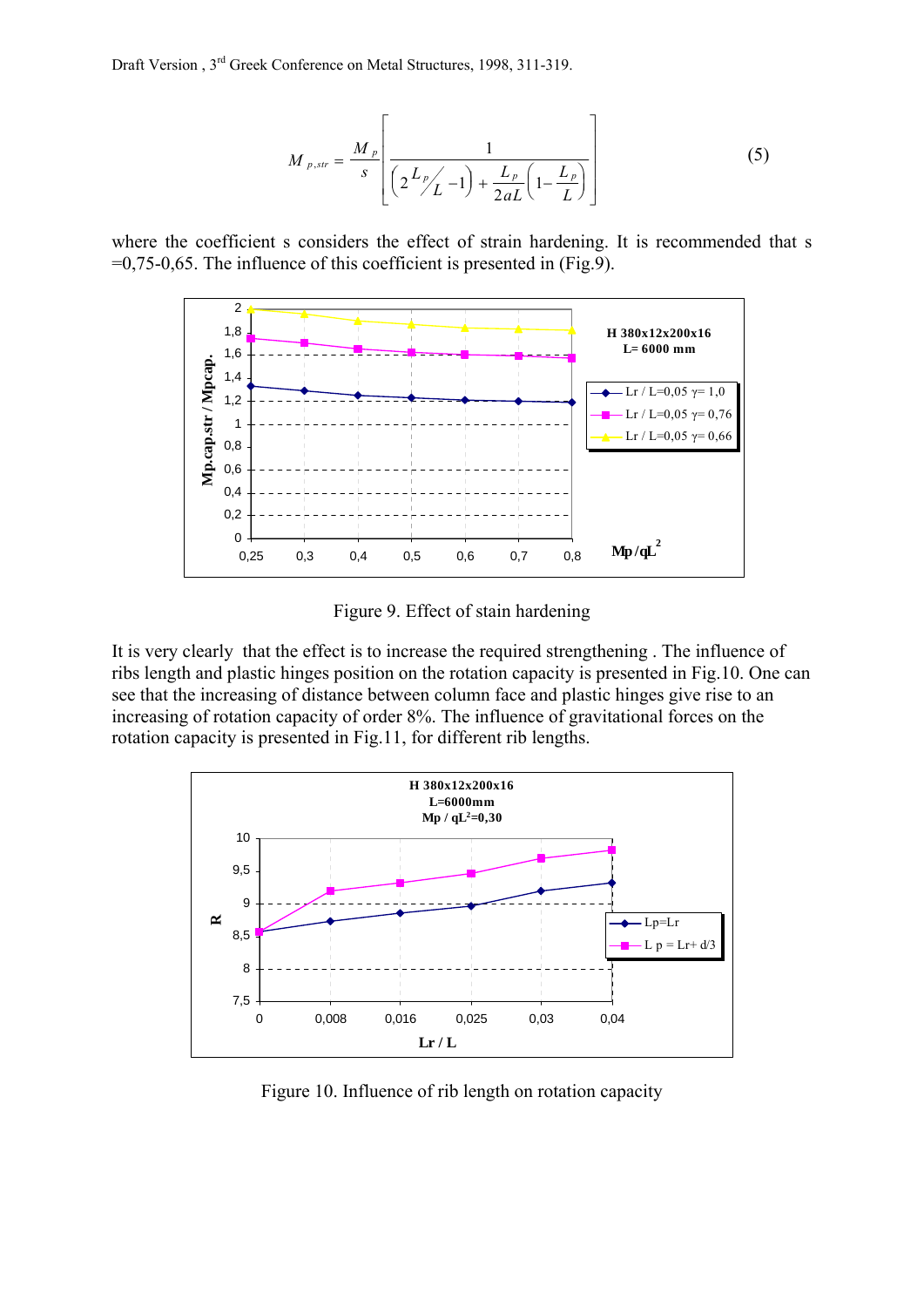

Fig. 11 Influence of gravitational loads on the rotation capacity

# **6. Conclusions**

The weakening or strengthening of beam ends, in the aim to move away the formation of plastic hinges from column faces, is in the same time a very good solution to increasing the local ductility of beams. The weakening of cross section seems to be the most adequate solution, the increasing of rotation capacity being highest than for strengthening solution. The second solution can be effective when the welding material have sufficient toughness and the welding is executed with high quality. It is very important to consider in analysis the influence of gravitational loads, otherwise the above mentioned effect of weakening or strengthening being questionable.

### **References**

[1] Plumier, A. , 1996, Reduced beam section; a safety concept for structures in seismic zones,

 *Bulletin Stiintific,* Seri Construct, Architecture, Tom 41(55), Fasc.2, 46-60.

[2] Iwankiw, N. R., Carter, Ch. J., 1996, The dogbone: a new idea to chew on, *Modern Steel*

*Construction*, **36**, No 4, 18-23.

[3] Chen, S. J., Chu, J.M. , Chou, Z. L., 1997, Dynamic behaviours of steel frames with beam

flanges shaved around connection, *J.Constr.Steel Res*., **42**, No1, 49-70.

[4] Chen, S. J., Yeh, C. H., Chu, J.M. , 1996, Ductile steel beam-to-column connections for

seismic resistance, *J.Struct.Eng*., **122**, No11, 1292-1297.

- [5] Popov, E. P., Blondet, M., Stepanov, L., 1996, *Application of DogBones for improvement of seismic behaviour of steel connections,* , Report UCB/EERC 96-05, University of California , Berkeley, U.S.A.
- [6] Bruneau, M., Uang., C. M., Whittaker, A, 1998, *Ductile Design of Steel Structures*, McGraw-Hill, New York.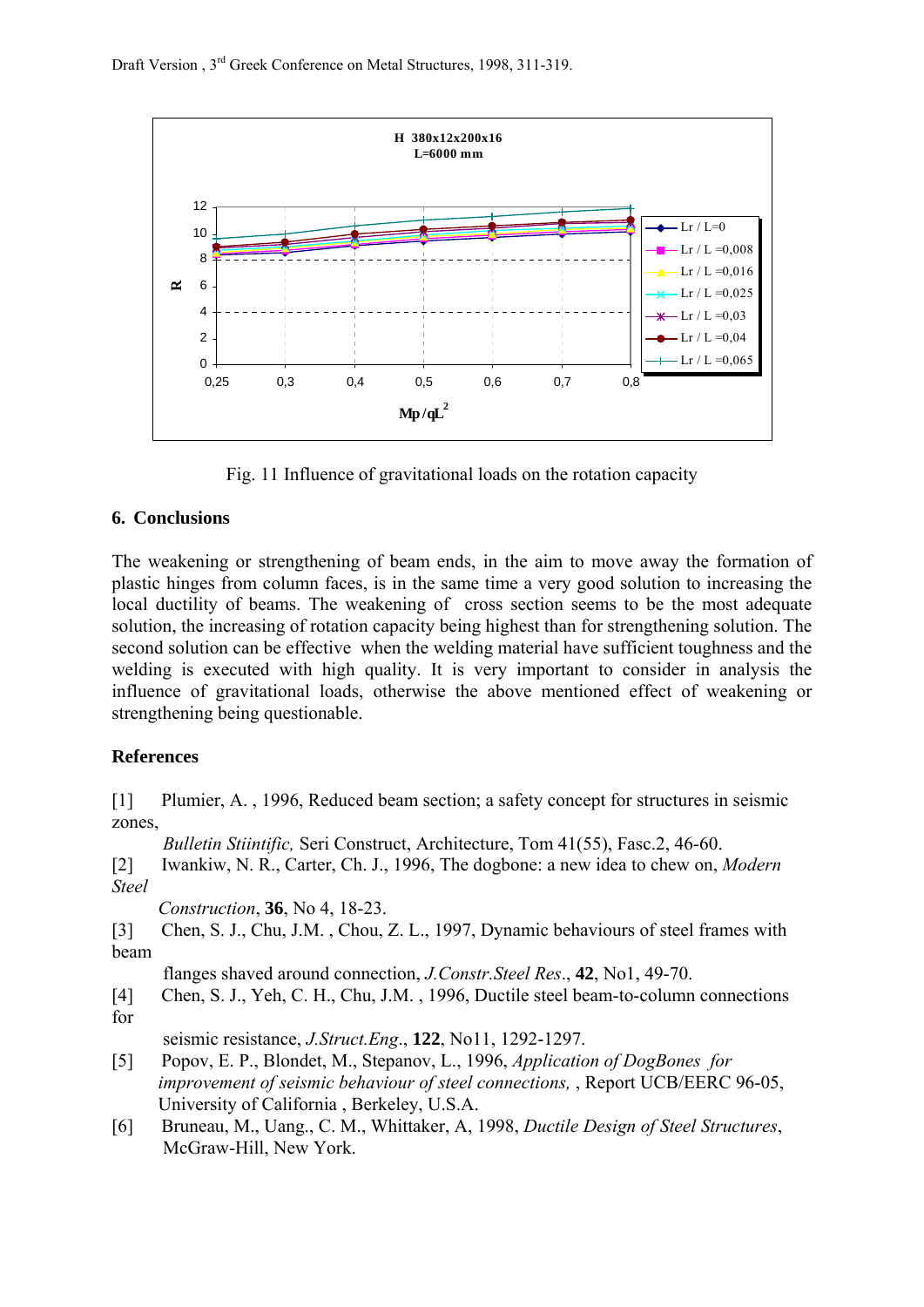[7] Gioncu, V., Petcu, D., 1997, Available rotation capacity of wide flange beams and beam

 column, Part 1, Theoretical approaches,Part 2, Experimental and Numerical tests, *J.Const*.

*Steel Res*., **43**, No 1-3, 161-217, 219-244.

[8] Petcu, D., Gioncu, V., 1996, *DUCTROT 96, Guide for users*, INCERC Timisoara , Ro.